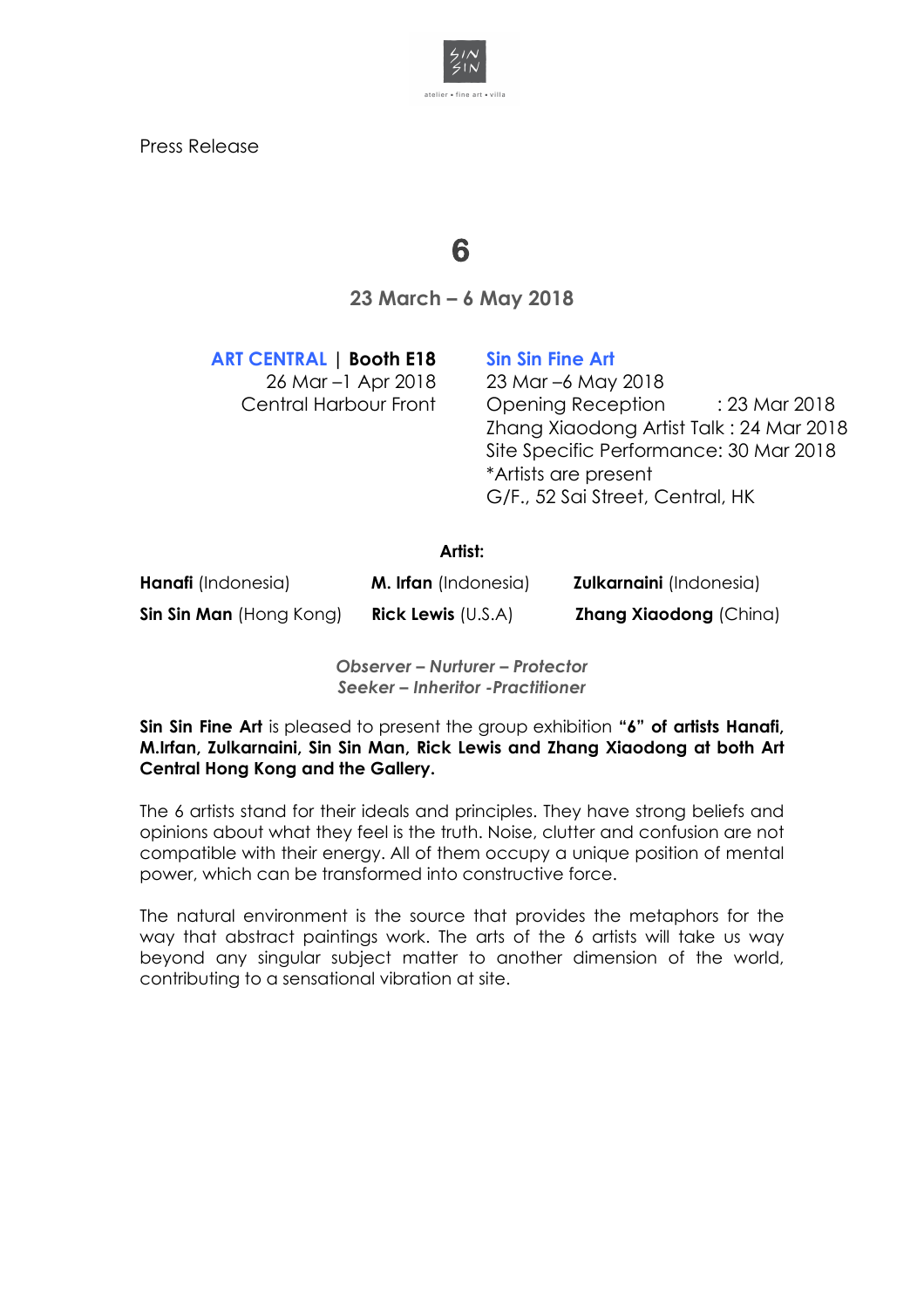

### **Hanafi (Indonesia)**

B. 1960 in Purworejo, Central Java, Indonesia

Hanafi is an abstract painter who conjures the world in atmospheres of great beauty. His canvases are distinguished by spaces of muted but luminous hues, in which events take place in the form of marks that suggest a state of inquiring.

#### **M. Ifran (Indonesia)**

B. 1972 in Bukittinggi, West Sumatra, Indonesia

Muhamad Irfan was a founding member of the influential Jendela Art Group. Irfan has worked independently in a variety of media, including painting, sculptures and constructions. What gives Irfan's art its unique power is the fusion of this technical virtuosity with a kind of visual framing that imparts a particular, philosophical point of view.

#### **Zulkarnaini (Indonesia)**

#### B. 1969 in Padang, Indonesia

Zulkarnaini grew up observing his father painting in the house. His own artworks illustrate all the different objects with abstract lines to demonstrate how he procedures systematically unfolded the endless formal possibilities that could be derived from predetermined sets of logical principles.

#### **Sin Sin Man (Hong Kong)**

#### B. 1955 in Hong Kong

Sin Sin Man's passion is to transform raw materials into beautiful things, elevating them into art that we should surround ourselves with in our daily life. Art, for her, is a way to live; to communicate without words in expressing our authentic selves. Over the past decades, Sin Sin Man has created many things as her inspiration knows no boundaries. Her particular love for textile and three-dimensional shapes results in elegant silhouettes with unexpected details that make up her signature style..

#### **Rick Lewis (U.S.A)**

#### *B. Taxes, U.S.A*

Rick Lewis studied painting and sculpture at the University of North Texas, receiving a Master of Fine Arts degree in 1992. His work is born out of relationships to or qualities within nature that connect with his psyche. Imagery seems to make itself known through perception of "a thing" or through remembered experience. Inspiration for the work is found in the curve of a path, a smell that recalls a specific memory, a texture on a tree, a peculiar sound, and so on.